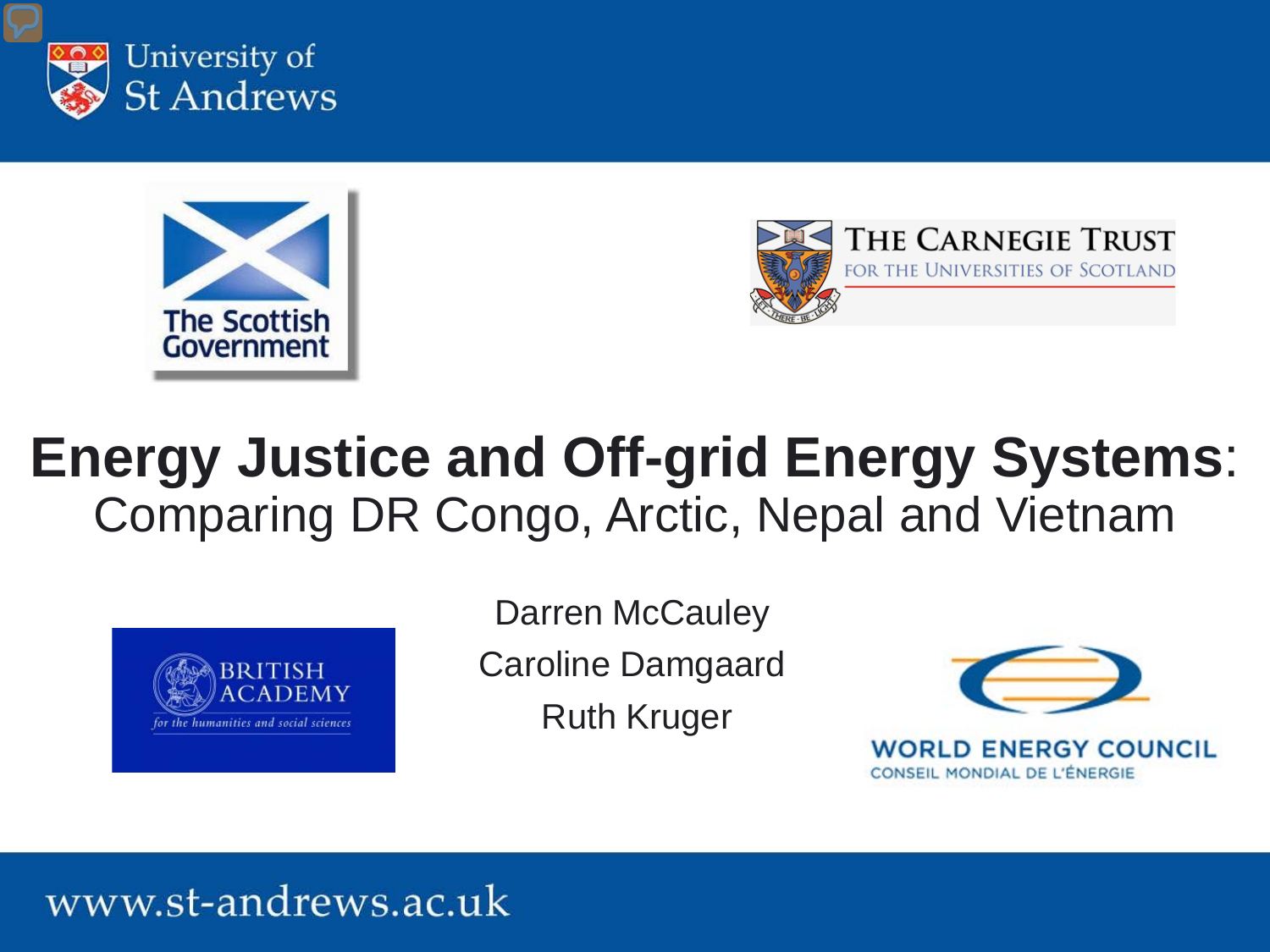# **Dr. Darren McCauley**

Senior Lecturer in Energy Policy School of Geography & Sustainable Development University of St. Andrews

E: [dam7@st-andrews.ac.uk](mailto:dam7@st-andrews.ac.uk)

Director of the Arctic Research Centre Director of Research Impact and Knowledge Exchange Director of Postgraduate Programmes in Sustainability





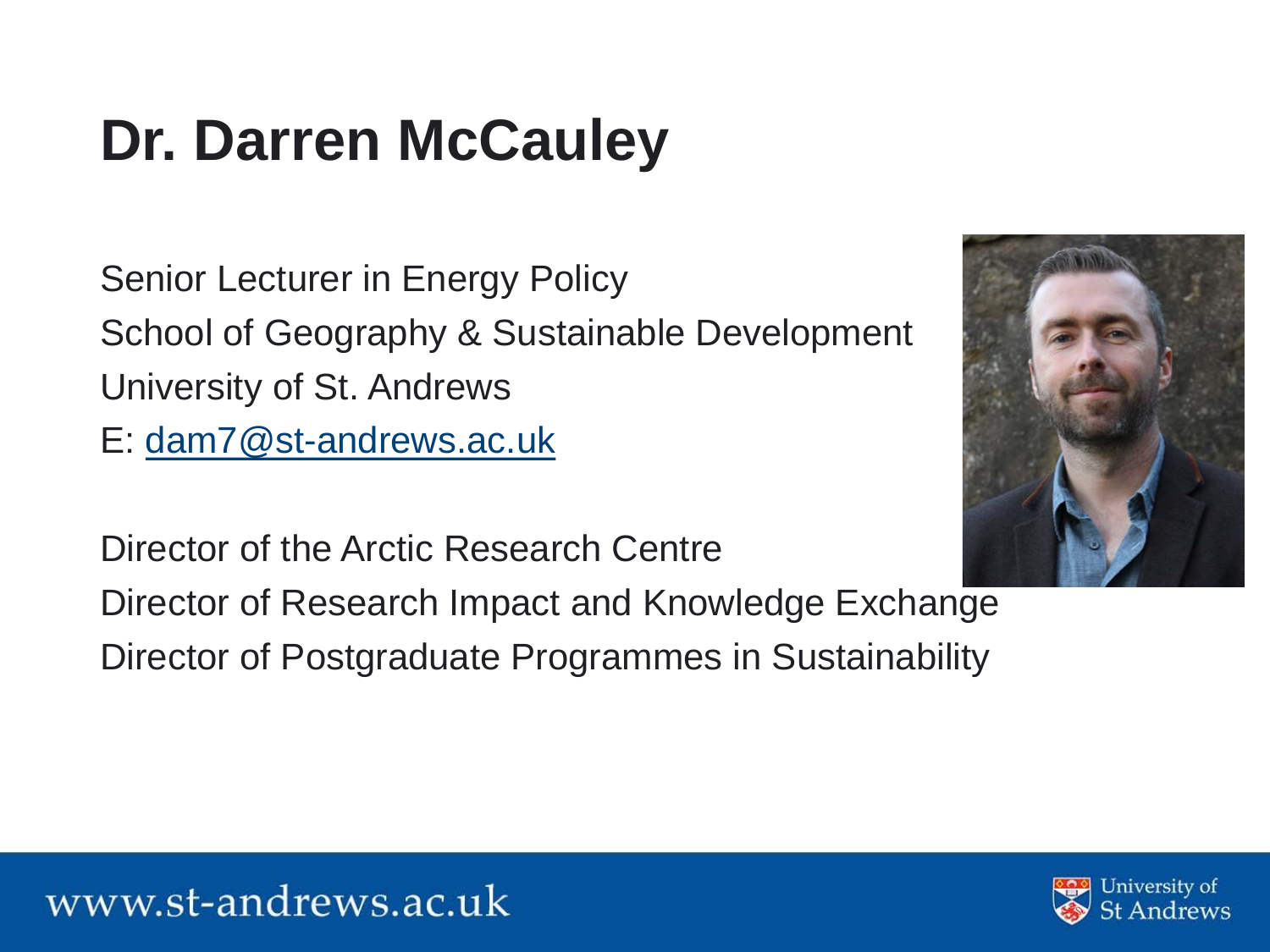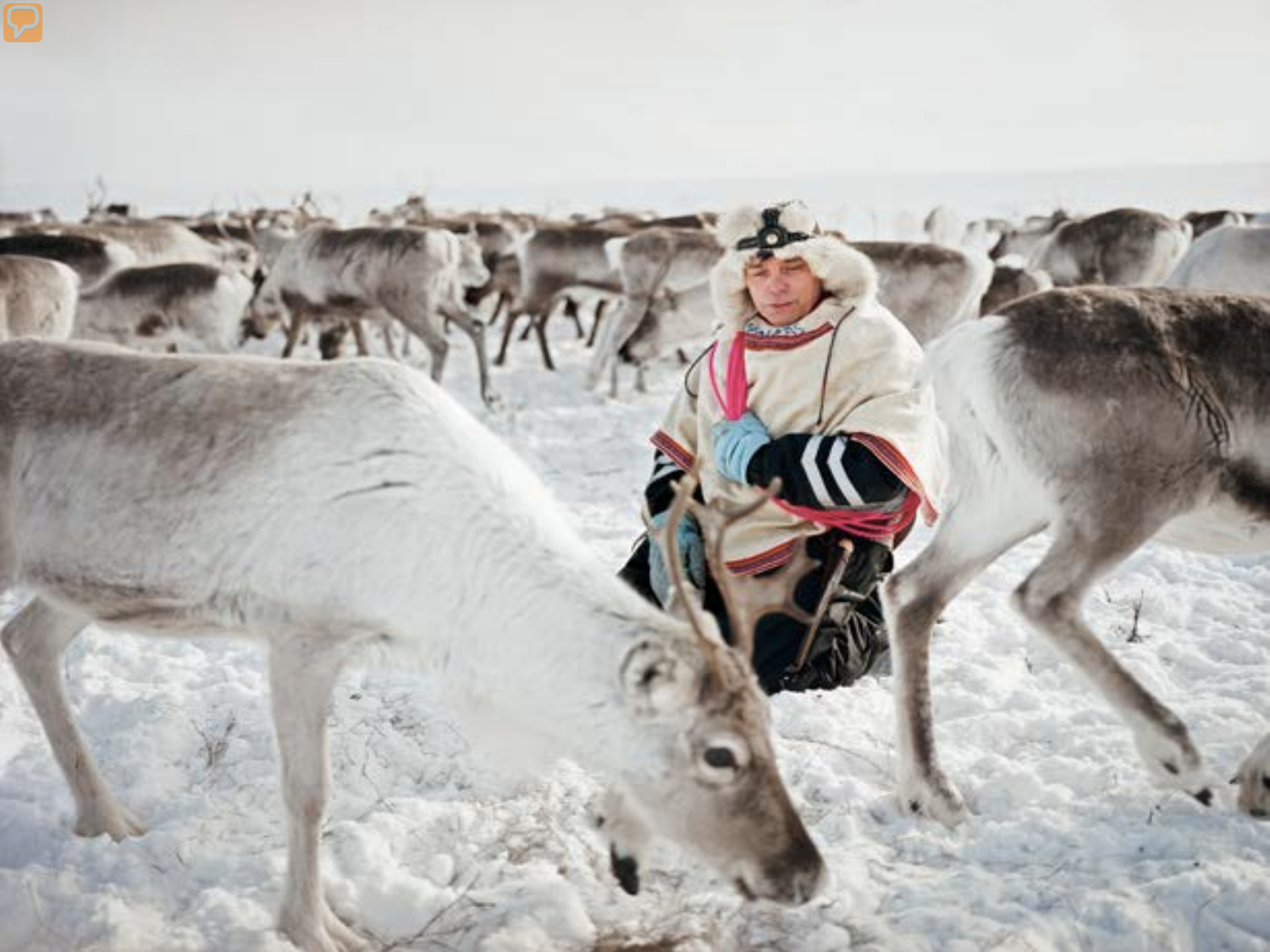# **Technology innovation is shifting grid futures**

#### **Policy and business models catch up to technology enabling a more integrated grid that features**

- Smart solar and solar + battery systems
- Smart Grid and Digital Technologies
- Customers empowered to manage their consumption and to sell power alongside traditional grid assets.
- What else?

#### Growing penetration of solar, storage, EV, efficiency, demand response technology

#### **Status quo policies and business models:**

- Non exporting solar and solar + battery systems
- Grid defection as solar + battery systems become more economic
- Overbuilt grid with sunk capital
- Stranded assets on both sides of the meter

De-centralization with more Integrated Grids

- Pricing Reform
- Business Models
- Regulatory Models
- Consumer behaviour

De-centralization with **"Grid Defection"**

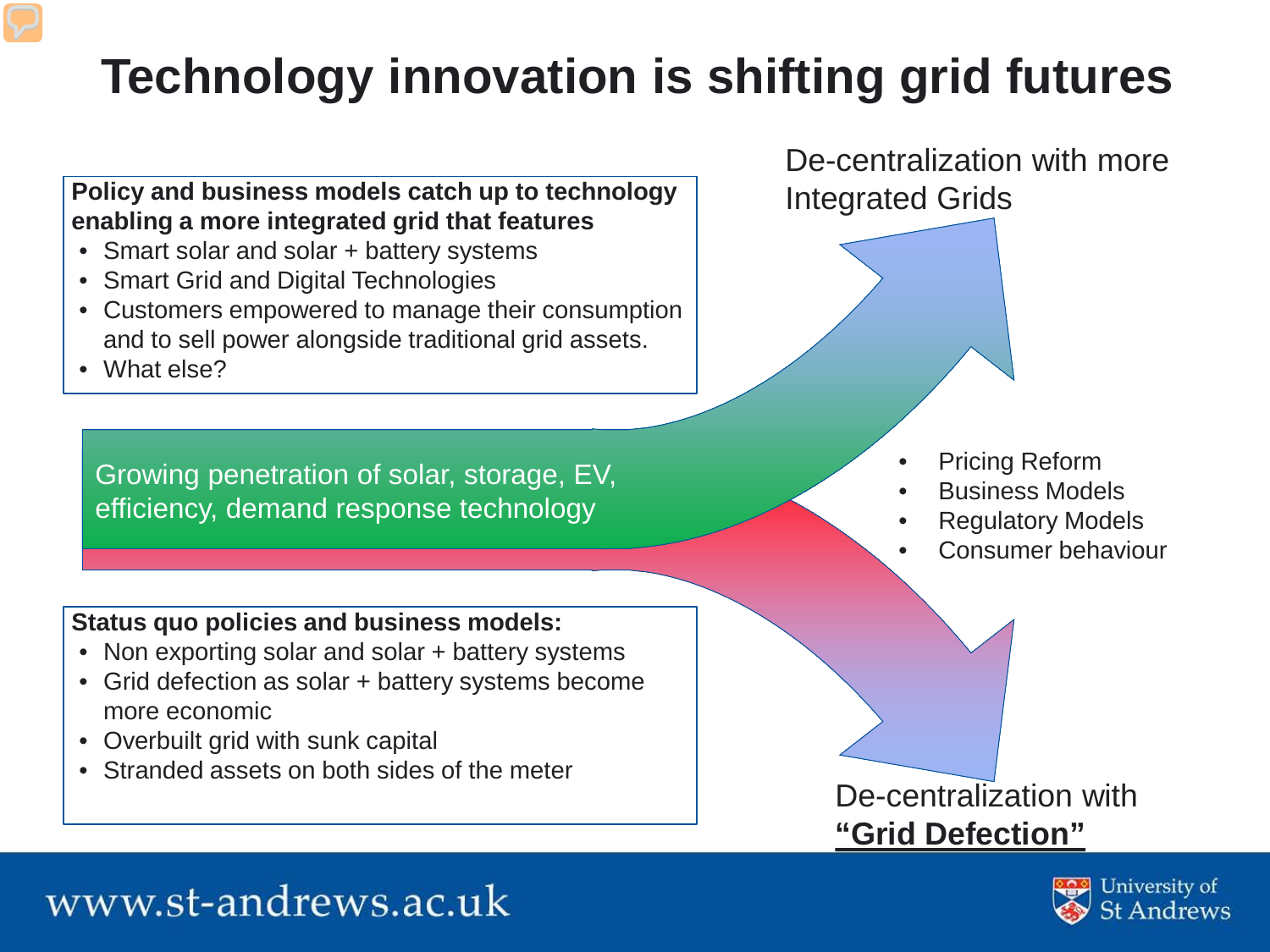### Case Selection and Methodology

#### **Off-grid context 1**

*Serving the grid*

- DR Congo
	- Only 17% access
	- Qualitative only
	- Delivering Hydro energy
		- Inga dams
- Russian Arctic
	- Only 15% access
	- Qualitative only
	- Delivering Coal energy
		- Barentsburg

### **Off-grid context 2**

*Living off-grid*

- Nepal
	- 75% access
	- Quantitative and Qualitative
	- Using Biogas
		- Several provinces
- Vietnam
	- 70% access
	- Quantitative and Qualitative
	- Using Biogas
		- West Hochiminh City

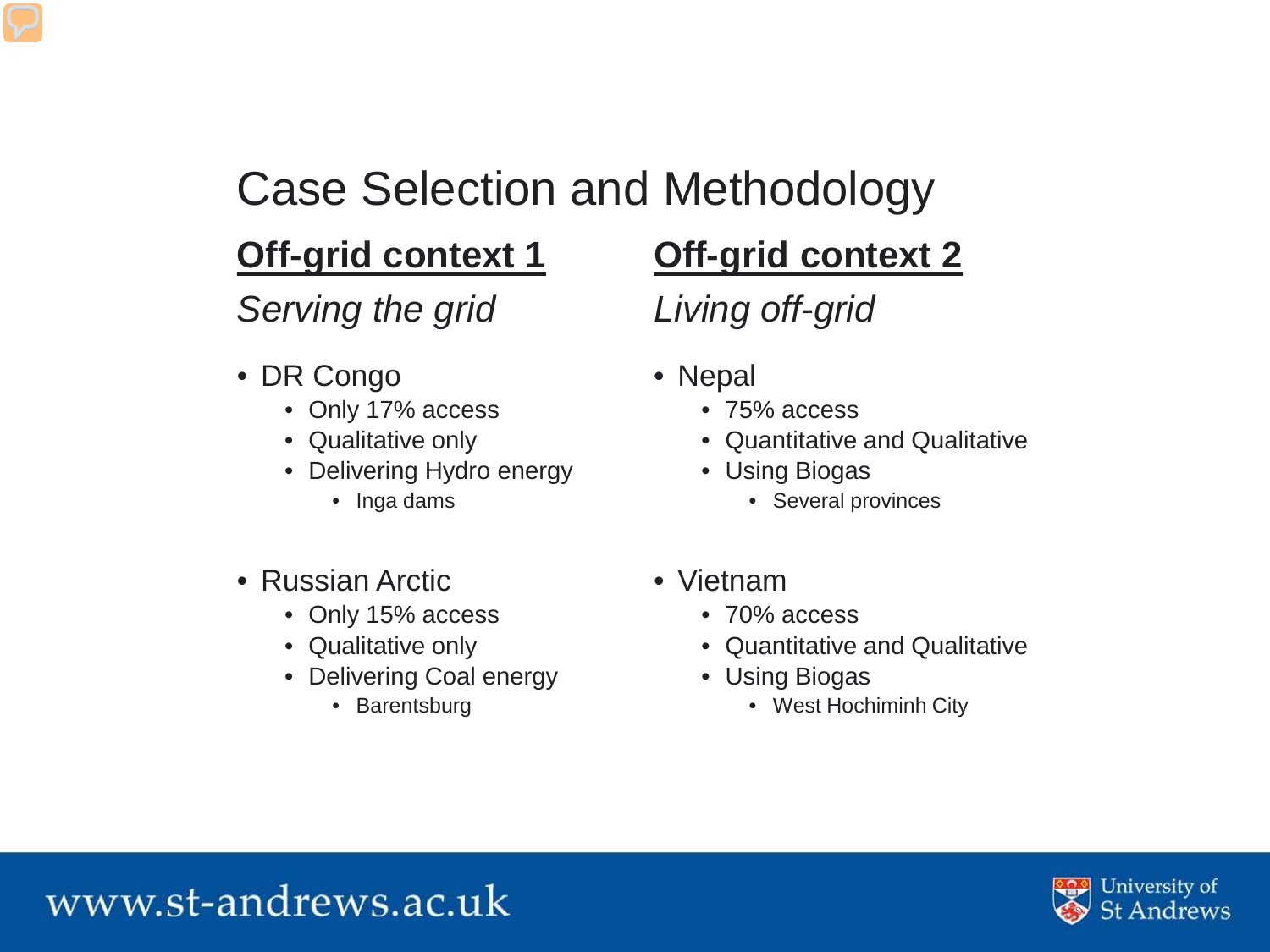### *Serving the Grid* – **Congo** and Arctic Disrupting Livelihoods



- Inga hydro project biggest in the world
- Inga 1 and Inga 2 in 1972 and 1982 (Inga 3 soon)
	- Altered landscape dramatically
	- Large new settlements of workers
		- Le Plateau and the rest



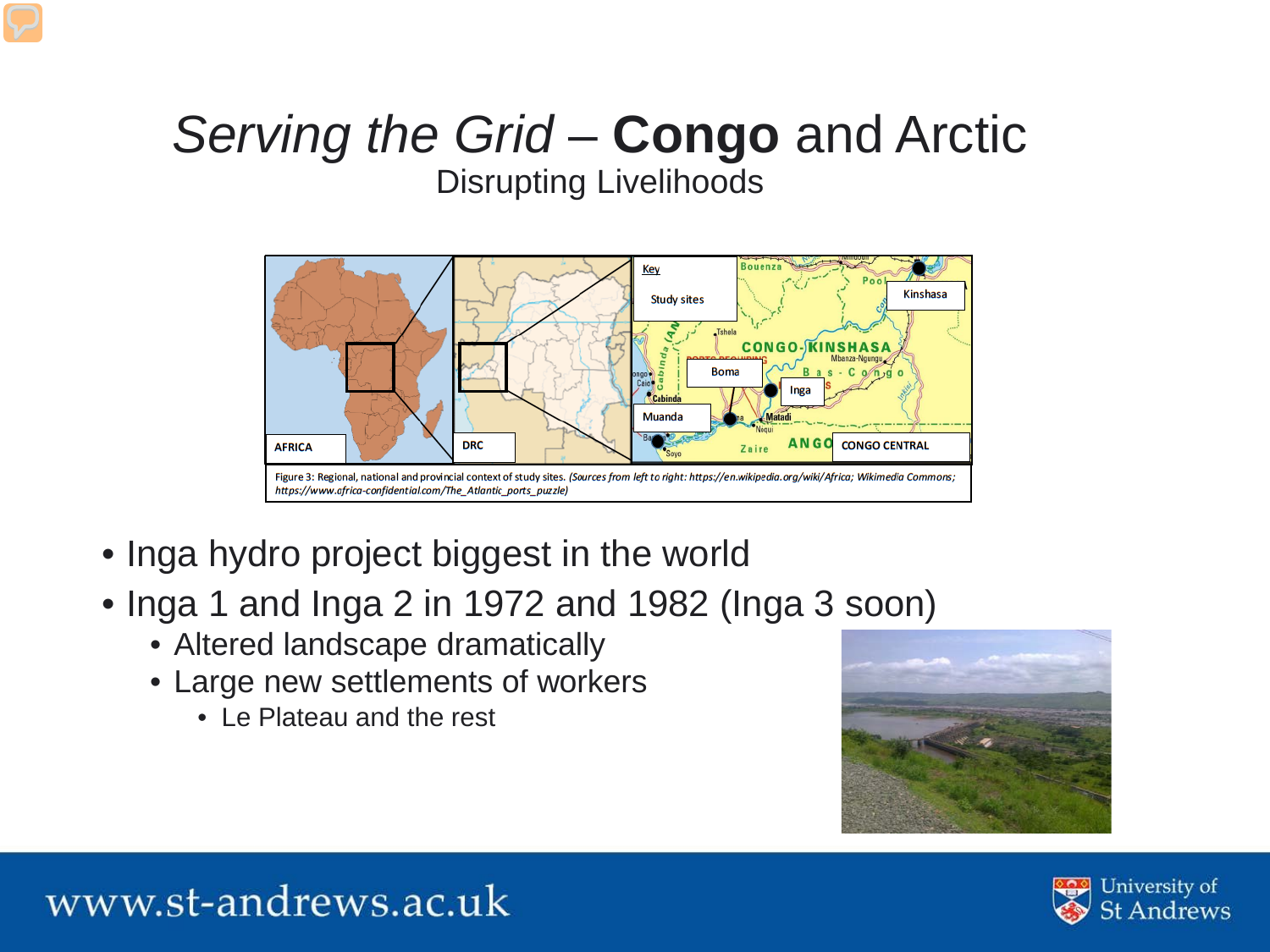# *Serving the Grid* – **Congo** and Arctic

We were disturbed. We practice hunting and fishing. So, when the work (on the construction of the dams) was done here, hunting could not be done anymore because there were no more animals. After the explosives all the animals, most of them, left the land. And the fishing too. The way that our ancestors fished is no longer possible. Because when they made a channel in the river, they made the canal, really everything was disturbed. So fishing is not possible the way that our ancestors did it.

One can't leave the dam completely. Because now, the current development depends on electric energy. There is Africa. There is the DRC itself, which is waiting for electric energy. There is Africa. There is the world, even Europe. The World that needs electricity today. It's among the reasons that Inga 3, 4, 5, until 8, must be constructed.



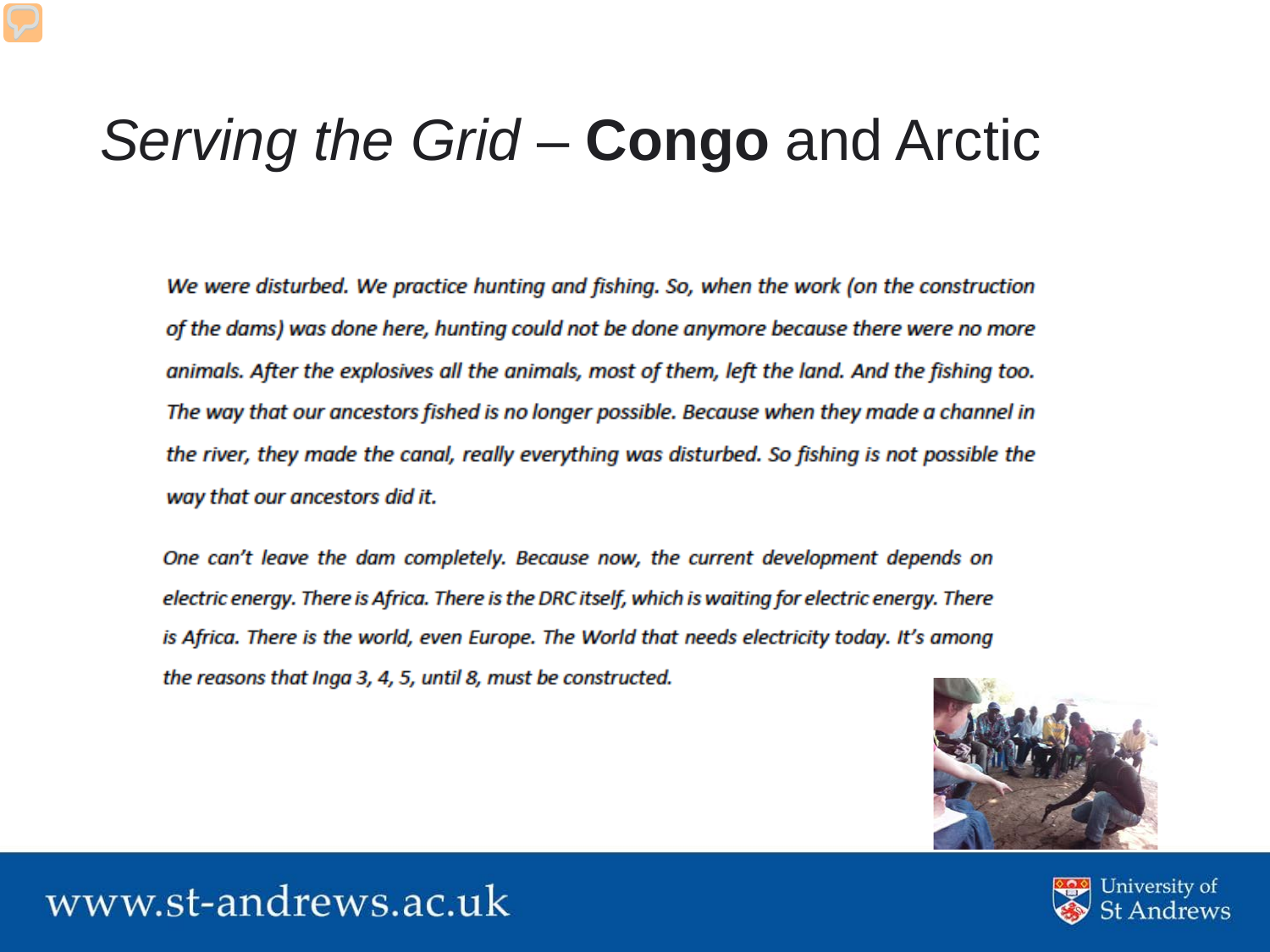### *Serving the Grid* – Congo and **Arctic** *Donor logics embedded*

### Example: Barentsburg at Svalbard (*Vlakhov*)

- circa 500 inhabitants, mainly men (aged 25-40)
- **Town run by mining company Trust Arktikugol** 
	- Coal mine town since 1930 alongside other activities

## Ethnography July-December 2016

- **How to transition from coal mining dominated town?**
- **Exploring concerns of residents at** 
	- **Becoming tourism industry dominated**
	- Need for more assistance in transition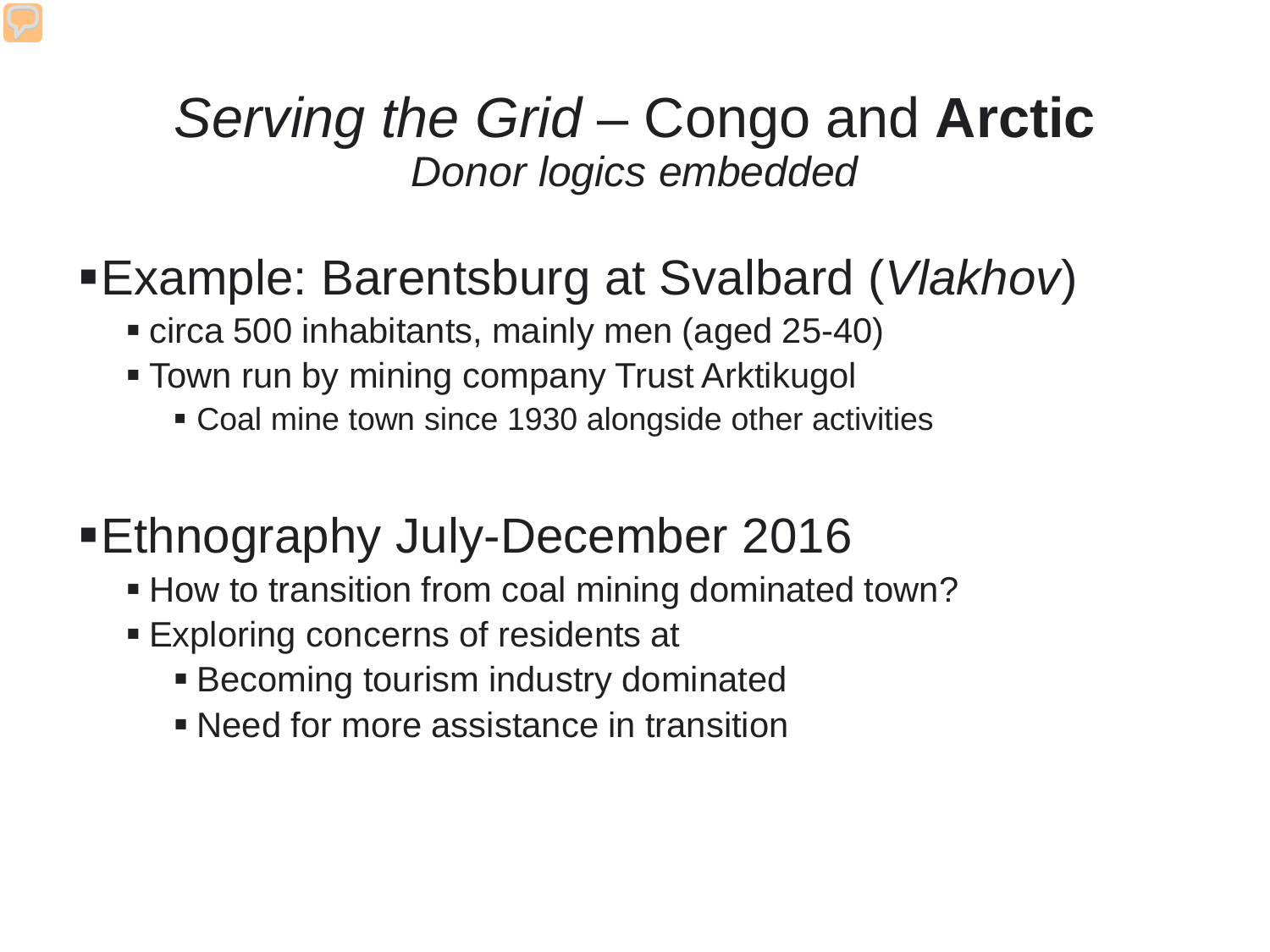# *Serving the Grid* – Congo and **Arctic**

"My grandfather was a fisherman…(i)t was terrible, we got so lucky when (the company) arrived…(we) could go to and buy the fish"

"What are you going to do now (as mining has stopped)"

"I cant leave, my family is here. There is lots of money on taking people like you (me) on visits to the forest or the mainland…(t)hings arent so good at the minute"





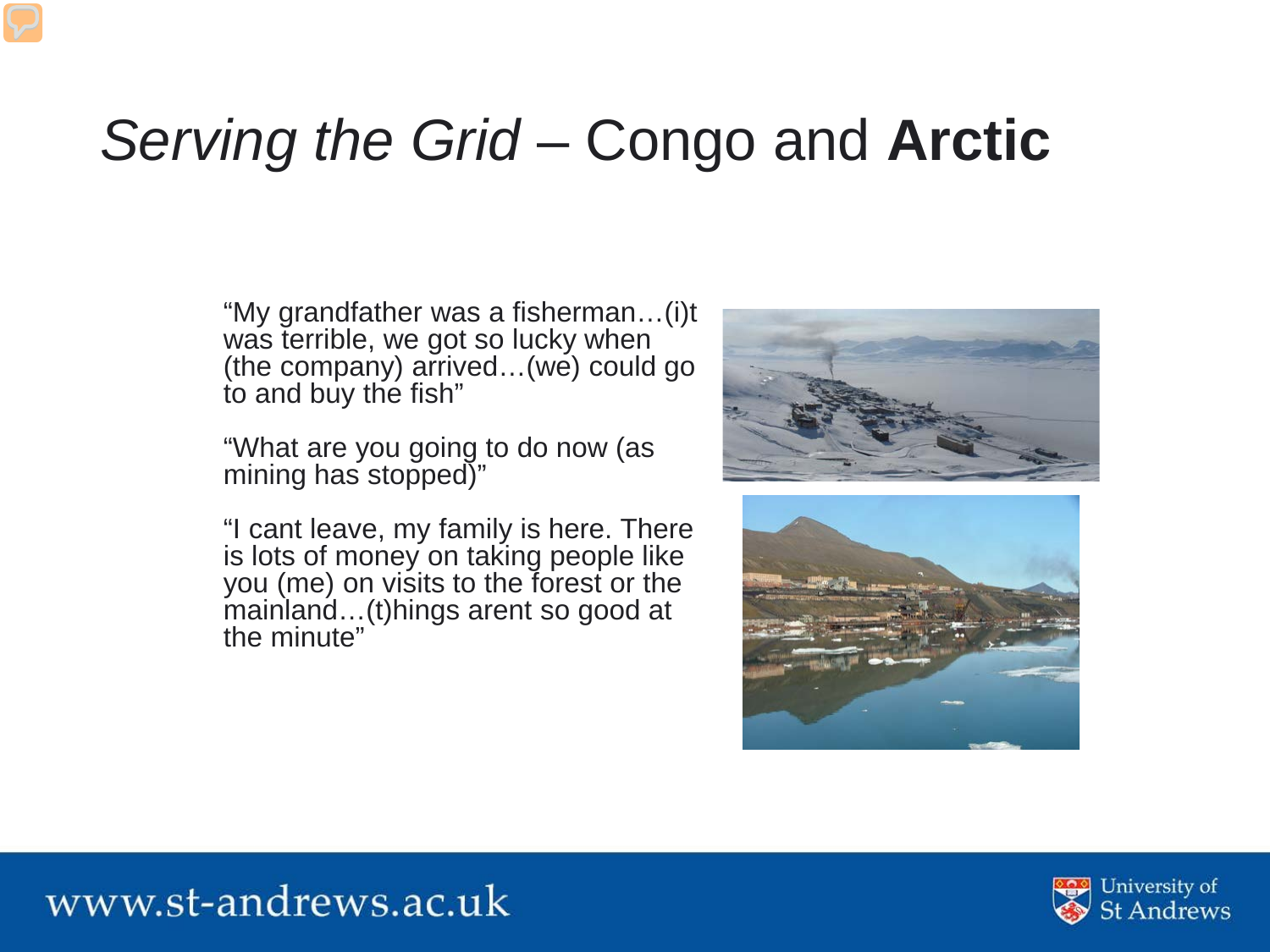### *Living Off-Grid* – **Nepal** and Vietnam Spatial Inequalities heightened

Spatial inequalities in terms of

- 1) Topographic conditions
- 2) Social connectedness

Biogas subsidies policy targeted in most relevant areas where a national grid does not distinguish



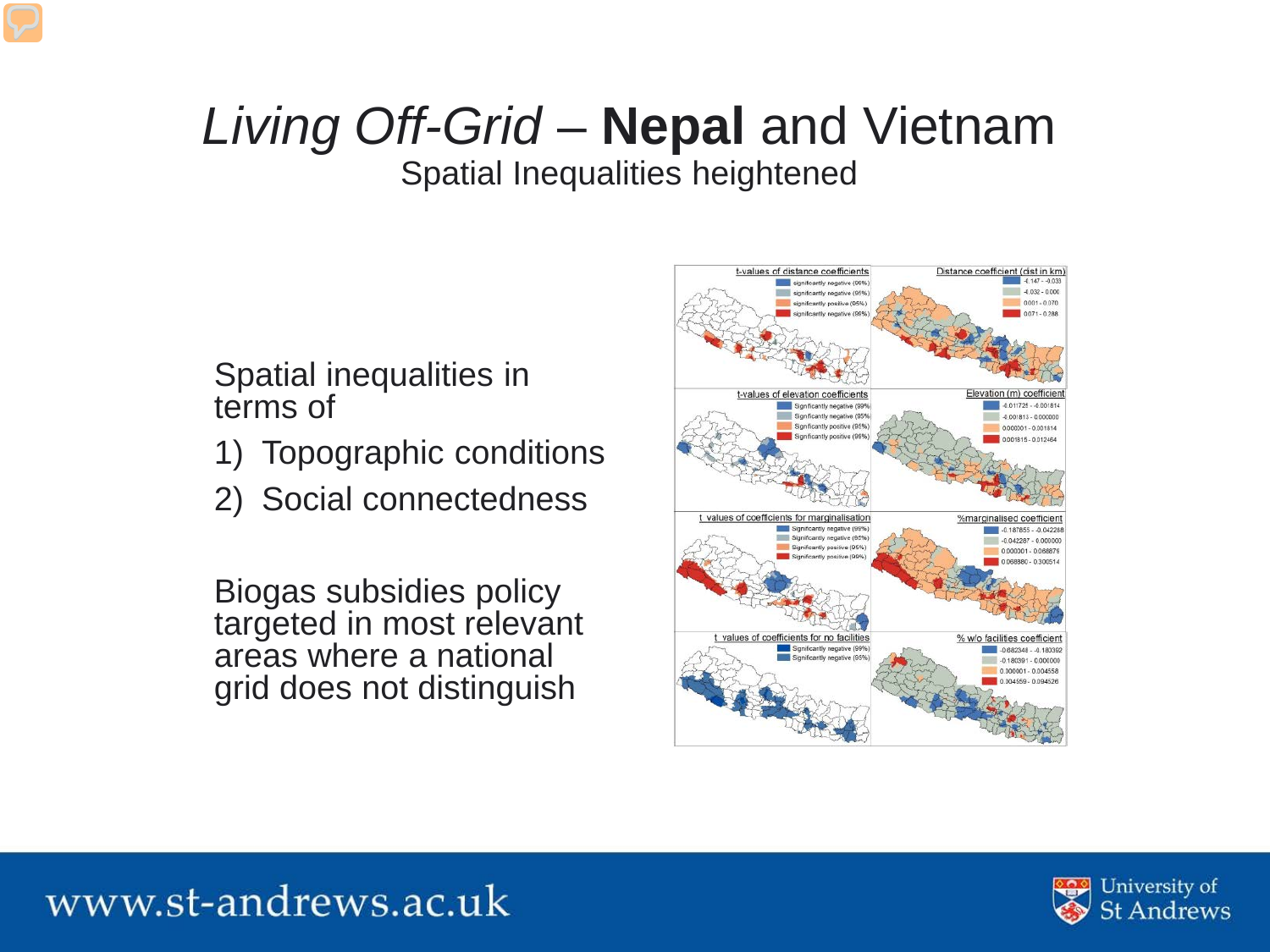### *Living Off-Grid* – **Nepal** and Vietnam Empowerment and the end user

- *Male (via translator):* They said, uh: we are not trained; we are only trained how to operate, so whenever we need, we have to call for help*.*
- *Female (via translator):* **She said: I know how to open and close the valve**.
- *Researcher:* Do they find that a problem, or that's ok?
- *Male (via translator):* They said, it's not a good thing that we don't know about how to handle all the things, because if we knew about that, we wouldn't have to wait for the company and for another person... We could manage ourselves. And it would be more safe, easier and faster way.



• "This is our property, and we should have to save<br>it, and we [these twelve households] should have<br>to operate it, [but] some... one or two members<br>are neglecting the rules... [I am] very happy in<br>using this, and all the

Figure 10: Community members in Mahuwa in discussion around a community biogas digeste

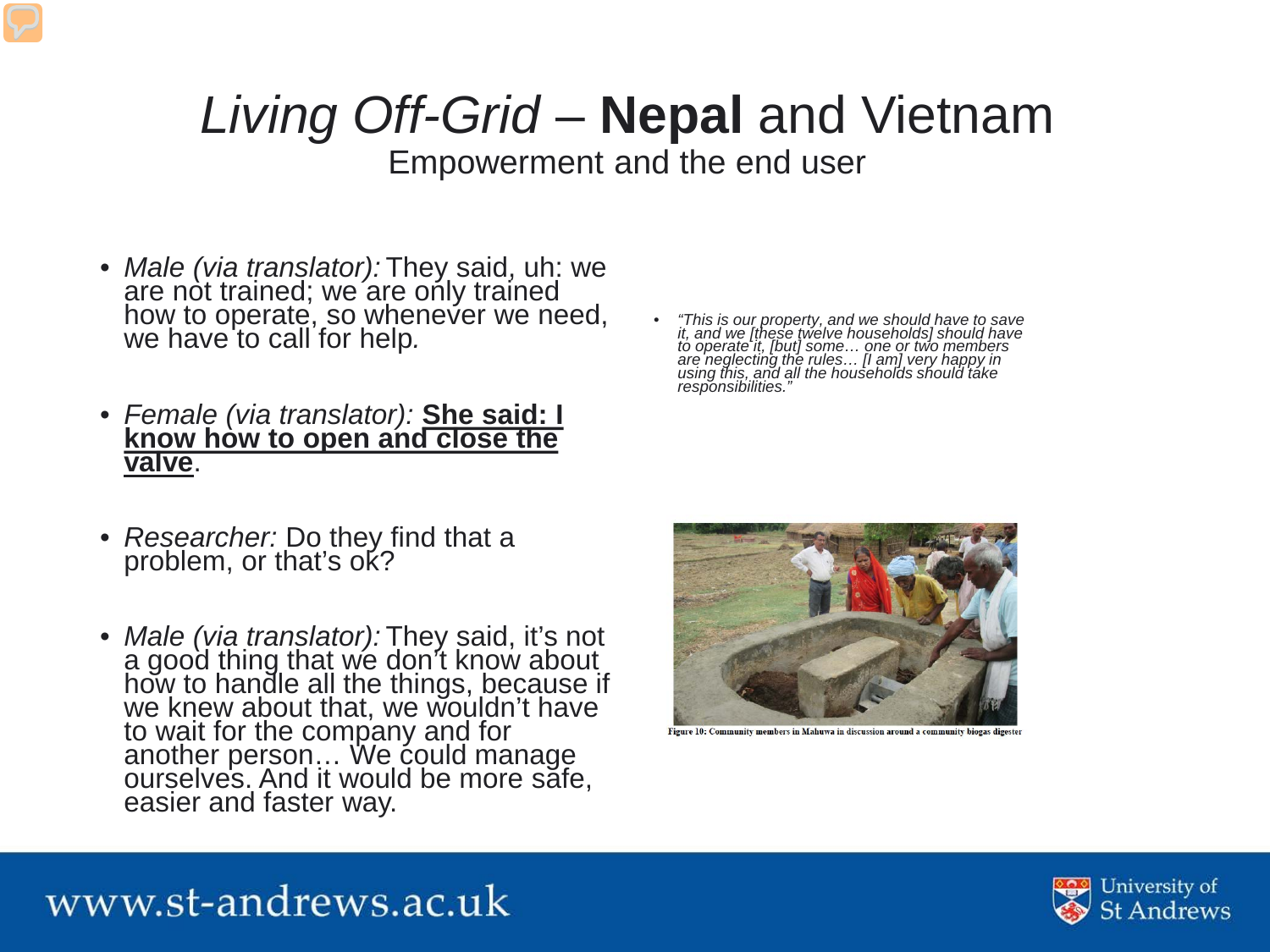### *Living Off-Grid* – Nepal and **Vietnam** Company exploitation of end users?

- 70% live in rural areas, earning living off agriculture
	- Most research conducted around Hanoi, we focus in the regions surrounding HochiMinh City

#### • Company monopoly around SNV

|  |  |  | Table 1 Outputs Biogas Programme Vietnam period 2003 to 2007 |  |  |  |  |  |
|--|--|--|--------------------------------------------------------------|--|--|--|--|--|
|--|--|--|--------------------------------------------------------------|--|--|--|--|--|

| Constructed biogas plants     | 27,000                                    |  |  |  |  |
|-------------------------------|-------------------------------------------|--|--|--|--|
| <b>Number of Provinces</b>    | 20                                        |  |  |  |  |
| Savings on workload/household | 1 to 1.5 hours per day                    |  |  |  |  |
| Savings of fuel/household     | 5 Euro per month                          |  |  |  |  |
| Rural job creation for masons | 300,000 labour days                       |  |  |  |  |
| Income masons                 | 2.5 Euro per day                          |  |  |  |  |
| <b>Turnover labour costs</b>  | 750,000 Euro                              |  |  |  |  |
| Sanitation                    | 40% have now toilets attached to digester |  |  |  |  |



Figure 4 The biogas plants provide houses with improved energy services (photo: Biogas Programme Vietnam)

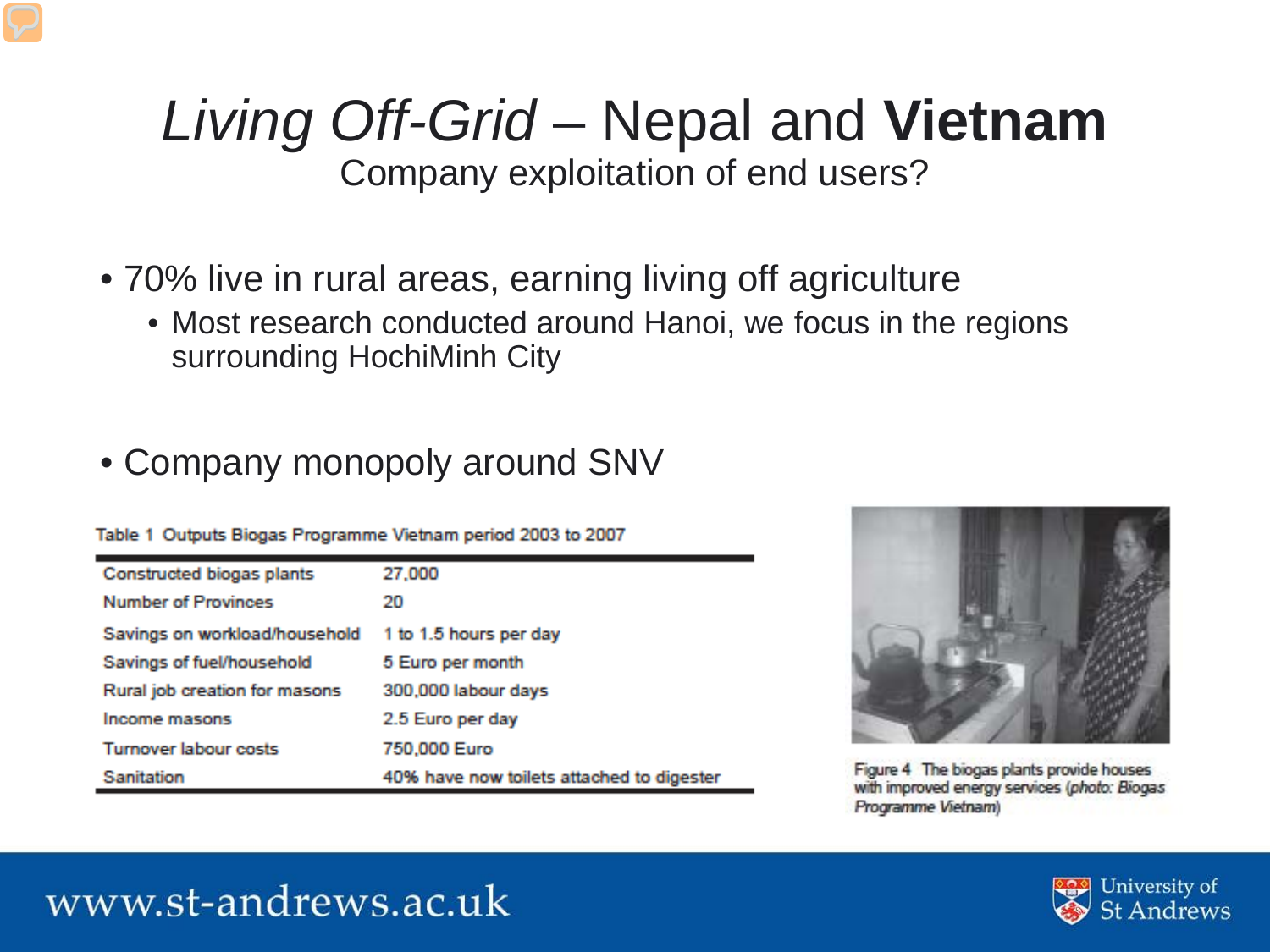### *Living Off-Grid* – Nepal and **Vietnam** New practices and responsibilities improving livelihoods

"Before the advent of clean biogas, cooking was an uneasy and hazardous job for me. My kitchen would become smoky with black particles coming out from the muddy stove from fuel wood burning. The black ash would make me cough the whole day and cause soreness in my eyes"

"I have built a number of biogas plants for SNV, which imparted me training on biogas plant construction. Now, I am happy that people are calling on my cellphone and asking me build biogas plants for them. I will continue to build biogas plants for private customers as long as there is demand"

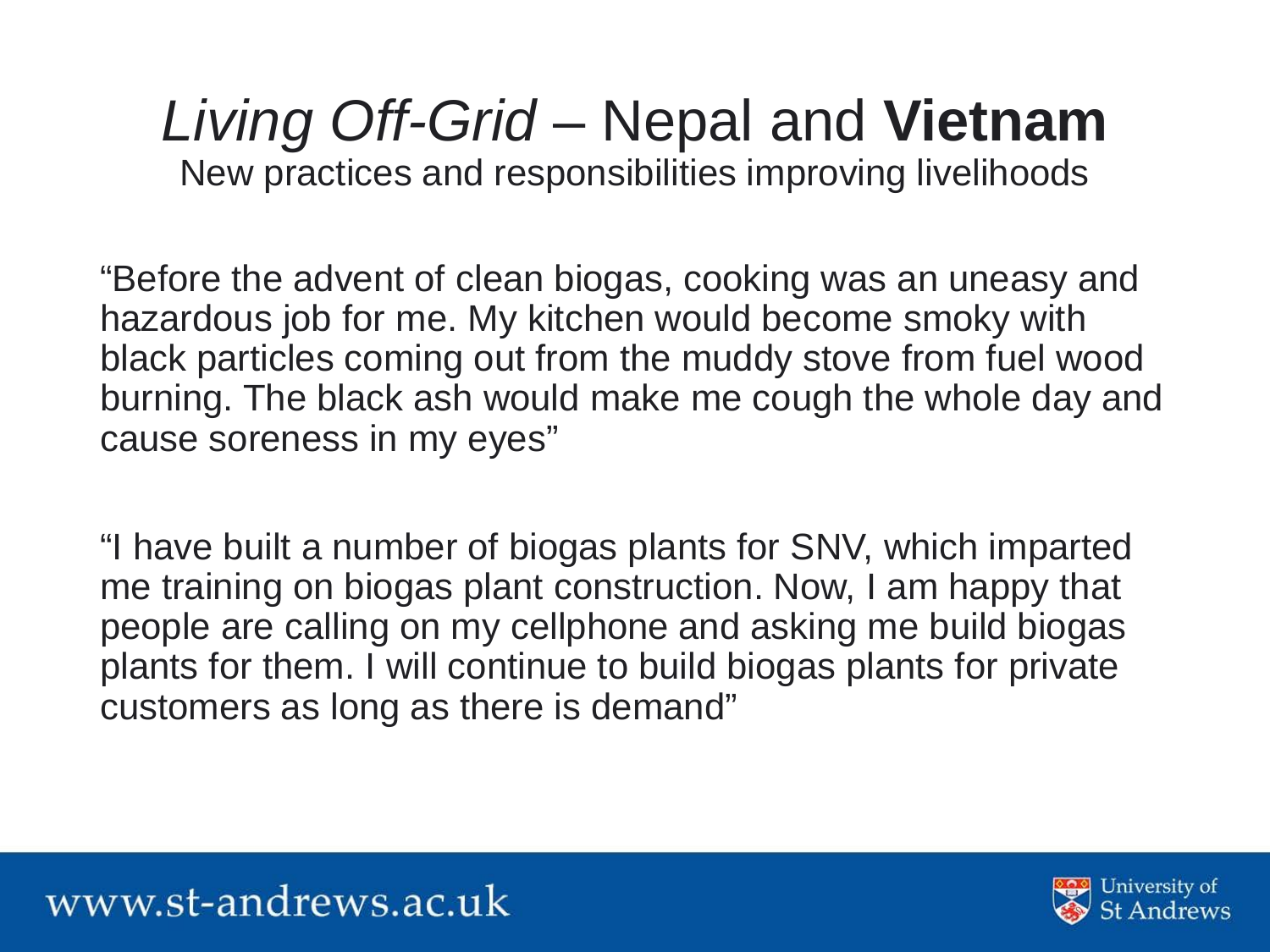## Conclusion: *New geographies of responsibility*

- Energy justice is currently framed as;
	- Increasing the rights of the *individual* [cosmopolitian justice]
	- Increasing the responsibility taken by *institutions* [procedural justice]
- BUT changing energy trajectories and grid dynamics mean…
	- Distributional: proximity maybe not a burden, but a potential benefit
	- Recognition: not simply where rights are not upheld but also responsibilities
	- Procedural: where a move from institutional to individual ownership
- Increasing the responsibility of individuals [citizenship]
- Increasing the rights of institutions [government and law]